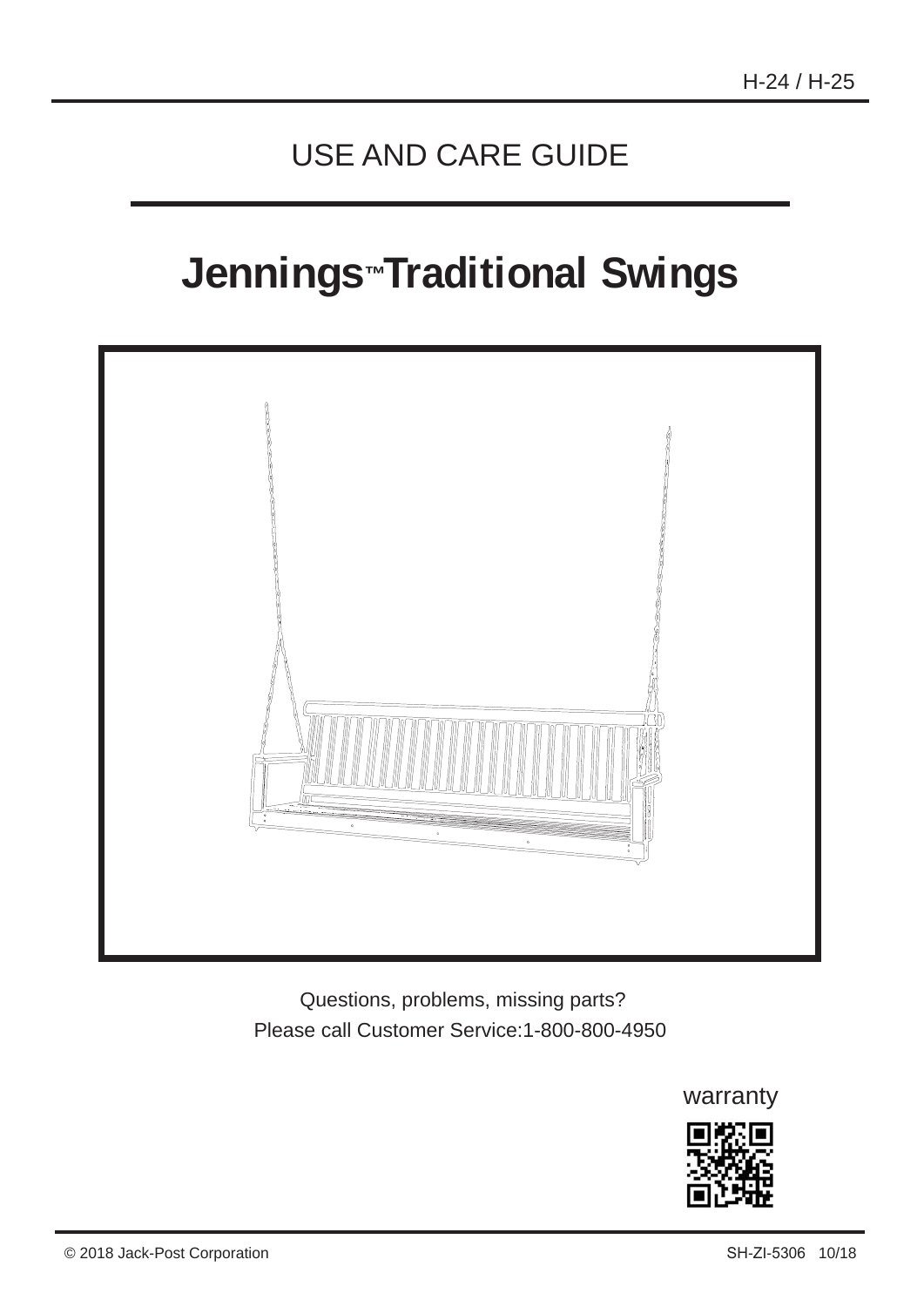# Contents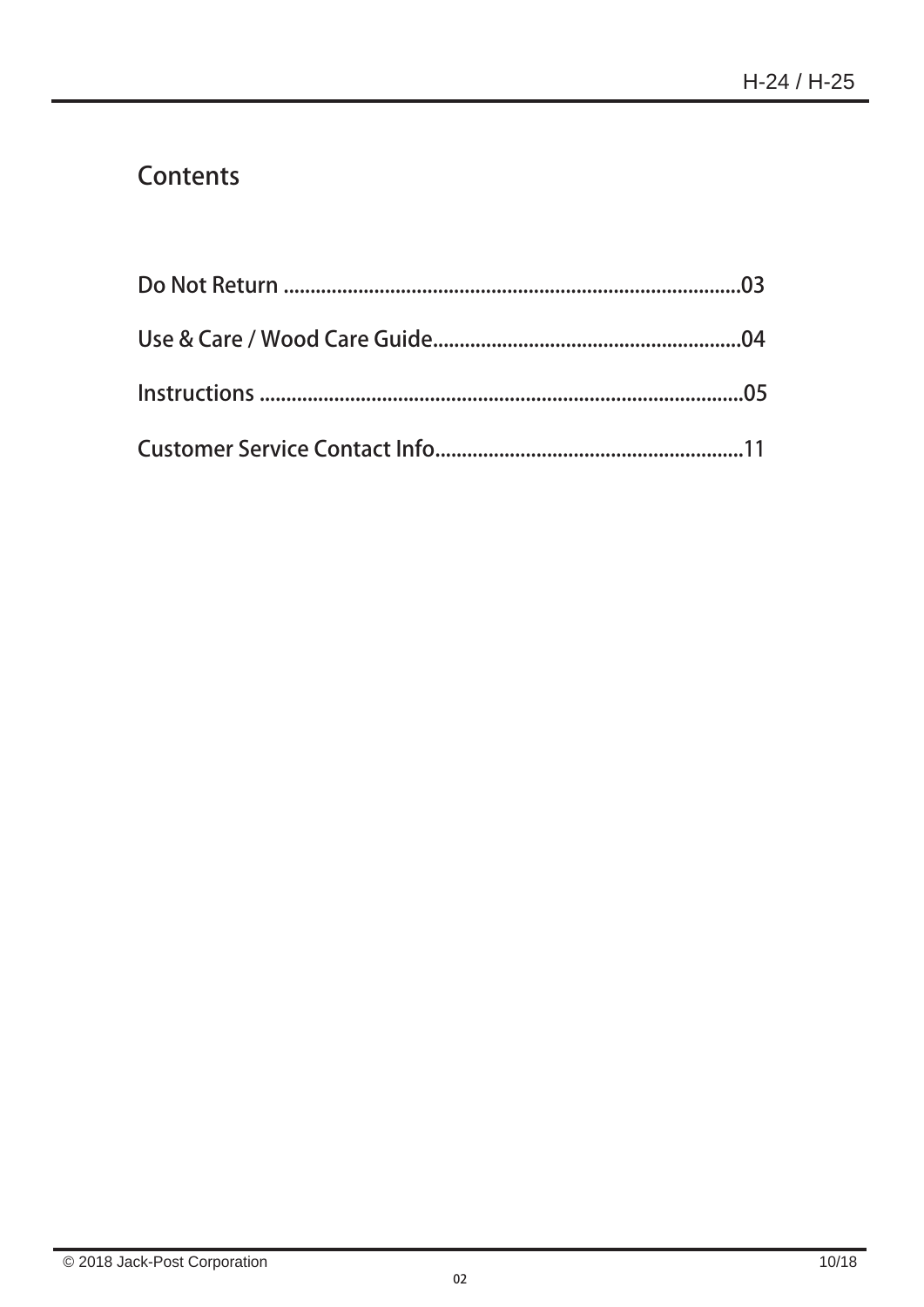# DO NOT RETURN THIS ITEM TO THE STORE

If you experience any difficulty with assembly, missing parts or use,

please DO NOT return this item to the store.

Retail stores are unable to properly assist you.

Contact our Customer Service Department directly for assistance.

Call toll-free 1-800-800-4950, Monday-Friday, between the hours of 8 a.m. and 8 p.m. (EST).

Our friendly Customer Service Agents will be happy to assist you.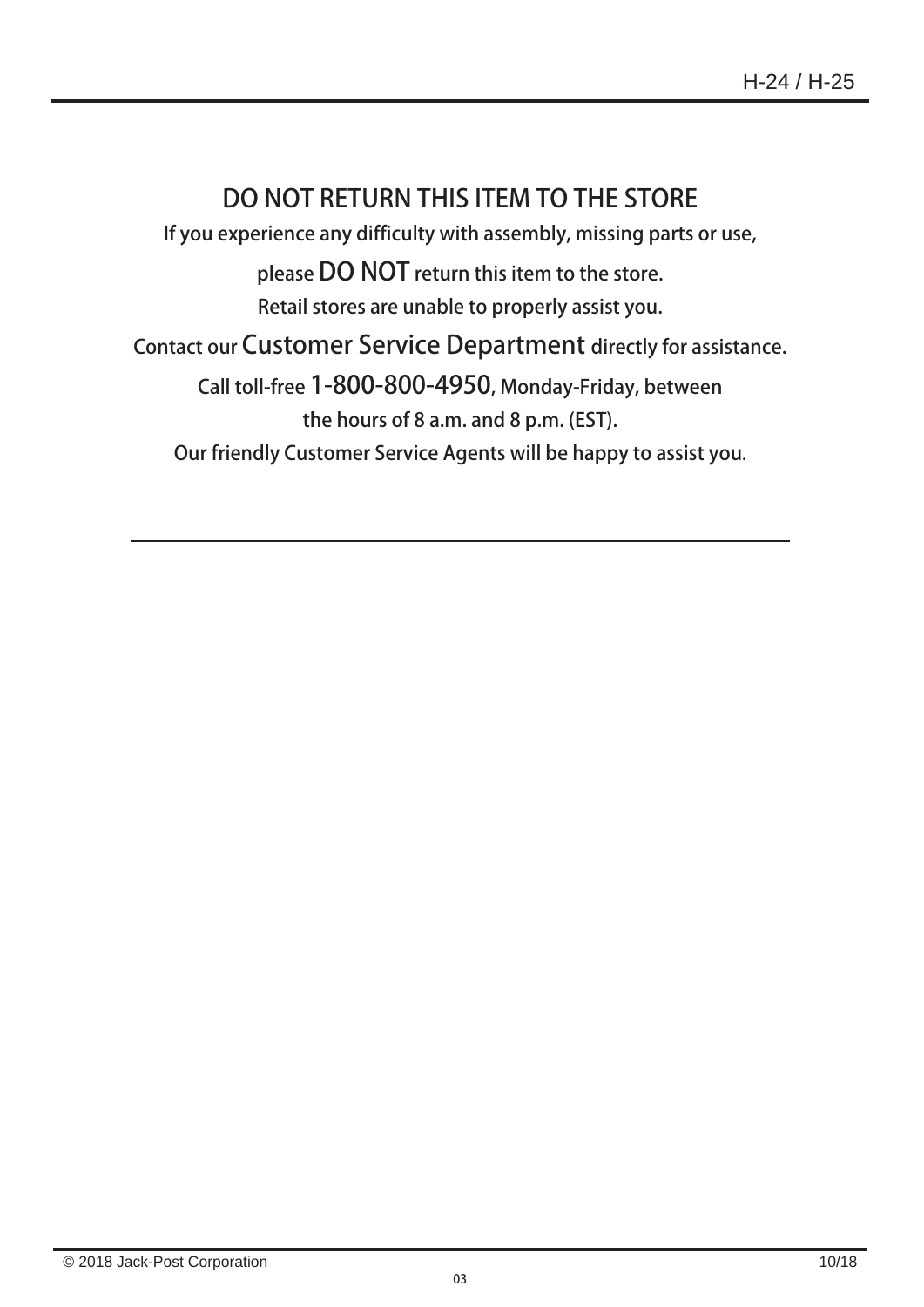# USE & CARE

#### **WARNINGS:**

THIS PRODUCT DESIGNED FOR A MAXIMUM CAPACITY OF 400 POUNDS. NOTE: Save assembly instruction sheet for future reference.

#### **OIL-BASED PAINTED WOOD CARE GUIDE**

#### **PLEASE READ THIS INFORMATION CAREFULLY - IT WILL HELP YOU TO MAINTAIN YOUR FURNITURE**

 with an oil-based paint. With proper maintenance, it will give you years of enjoyable service. Wood This furniture has been made from seasoned wood and has already been factory primed and finished is a natural material and its appearance will change when exposed to the elements; surface splits and checking may appear, particularly on the end grain and to a lesser extent on the surface within a few weeks if left exposed to the elements. The furniture is designed with this in mind to remain strong and durable. If left exposed to the weather, your furniture will fade in color. The exact color will depend on the environment; for example, less fading will occur if the furniture is placed in a shady location under a tree. To help preserve the color, cover the furniture with a garden furniture cover when not in use. Wood expands and contracts with changes in relative humidity. To prevent over drying and excessive cracking, do not store in a heated place.

#### CARE AND MAINTENANCE

- 1. We recommend cleaning the surface of dirt, bird droppings, tree sap, grease. etc. Scrub with a cloth or soft brush using a mild household cleaner, dish or laundry detergent.
- 2. Rinse thoroughly.
- 3. Allow to dry completely and retighten all hardware.

#### REFINSHING

Based on exposure to the elements the finish may need to be restored. Proceed as follows:

- 1. Cover the floor area with a suitable liquid resistant ground sheet to contain dust, dirt or spills.
- 2. Use suitable protective clothing, i.e., rubber gloves, apron, safety glasses, dust mask, etc.
- 3. Check and retighten all furniture hardware
- 4. Remove any finish that has become loose or cracked by using a scraper or wire brush. DO NOT USE STEEL WOOL as the fine particles may result in dark rusty blotching.
- 5. In a well-ventilated area or outdoors, lightly sand using 100-200 grit sand paper.
- 6. Remove any dust by wiping with a damp cloth.
- 7. Allow item to dry completely.
- 8. Use an oil-based primer on any bare wood spots.
- 9. Brush or spray on new finish using the manufacturer's instructions using an oil-based paint available at any paint retailer.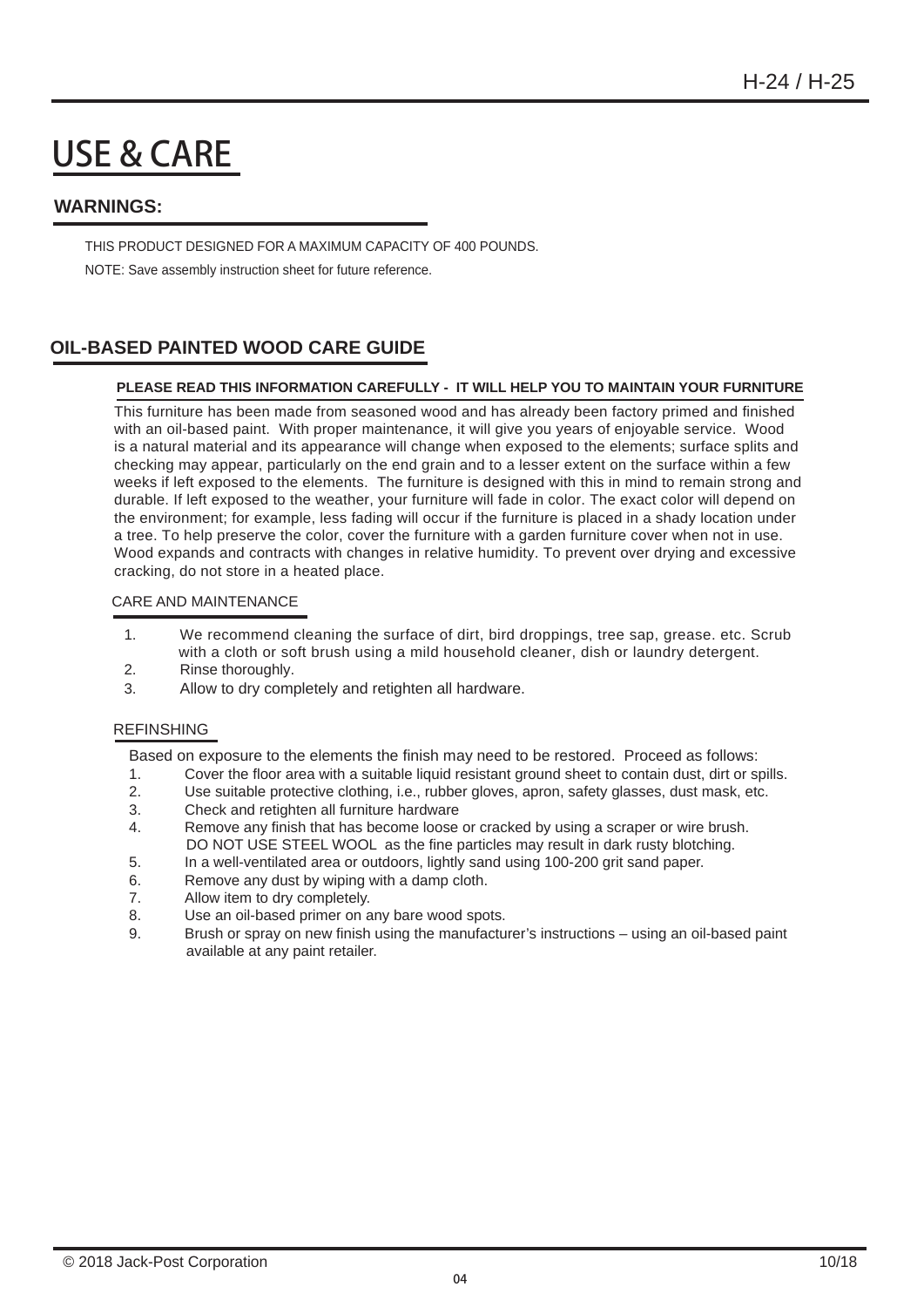# Jennings™Traditional Swings Jennings™Banco de oscilación tradicional Jennings™Balancelle traditionnelle

**Assembly Instructions – Model H-24 / 25 Instrucciones de armado – Modelo H-24 / 25 Instructions d'assemblage – Modèle H-24 / 25**

#### **FINISHING INSTRUCTIONS**

To preserve and beautify the wooden parts, they should be painted or varnished on all sides before assembly with good quality exterior finish.

#### **INSTRUCCIÓN DE ACABO**

Para preservar y embellecer las piezas de madera, antes del montaje, es aconsejable de pintar o poner barniz a cada lado de las piezas de madera. Mejor de usar una pintura o barniz de exterior de buena calidad.

#### **INSTRUCTIONS DE FINITION**

Afin de préserver et d'embellir les pièces en bois, il est conseillé avant l'assemblage, de peindre ces pièces ou de les vernir de chaque coté avec un vernis où peinture extérieur de bonne qualité.



# **WARNING:**

If left unfinished and exposed to weather, the wooden parts can weaken. The swing can fail causing someone to fall and suffer serious injury.

# **ADVERTENCIA:**

Si no quieres pintar o barnizar la madera y si dejas el banco afuera, la madera se puede debilitarse. Por lo tanto, el banco de oscilación podría caer y herir a alguien.

# **ATTENTION:**

Si vous décidez de ne pas peindre ou vernir le bois, et de le laisser a l'extérieur, le bois risque de s'affaiblir. Par conséquent, la balancelle risque de tomber et blesser quelqu'un.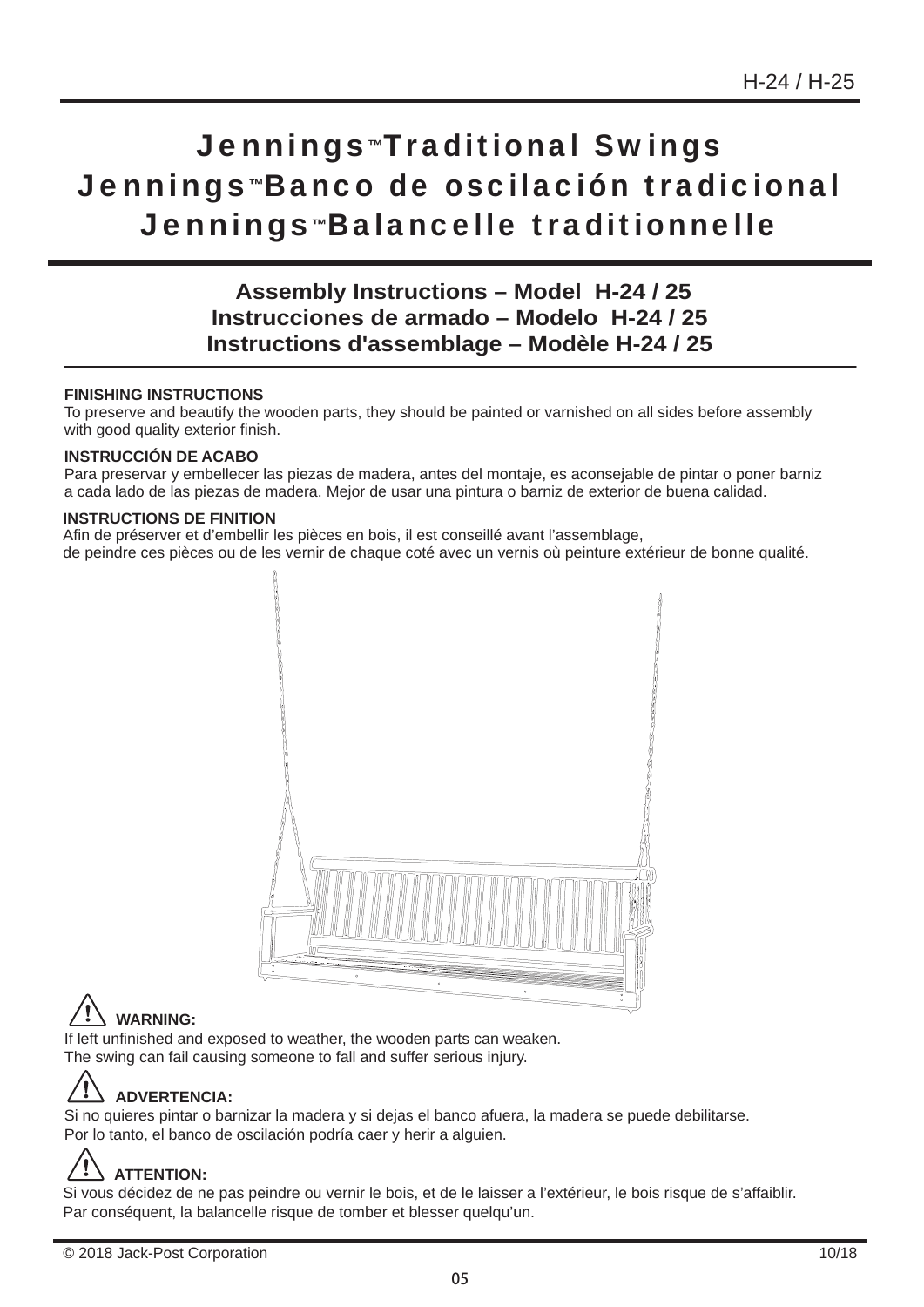### IMPORTANT UNLESS NOTED, DO NOT TIGHTEN ANY BOLTS UNTIL LAST STEP.

### IMPORTANTE

A MENOS QUE SE LE INDIQUE, NO APRIETE NINGúN PERNO HASTA EL úLTIMO PASO.

### IMPORTANT

À MOINS D'INDICATION CONTRAIRE, NE RESSERREZ PAS LES BOULONS AVANT LA DERNIÈRE ÉTAPE.

### TOOLS . HERRAMIENTAS . OUTIL

Hammer and 10 mm wrench, or adjustable wrench, pliers, and a standard screwdriver. Martillo y llave inglesa de 10mm, o llave ajustable, alicates, y destornillador est á ndar. Marteau et clé anglaise de 10mm, ou clé ajustable, pince, et un tournevis standard.

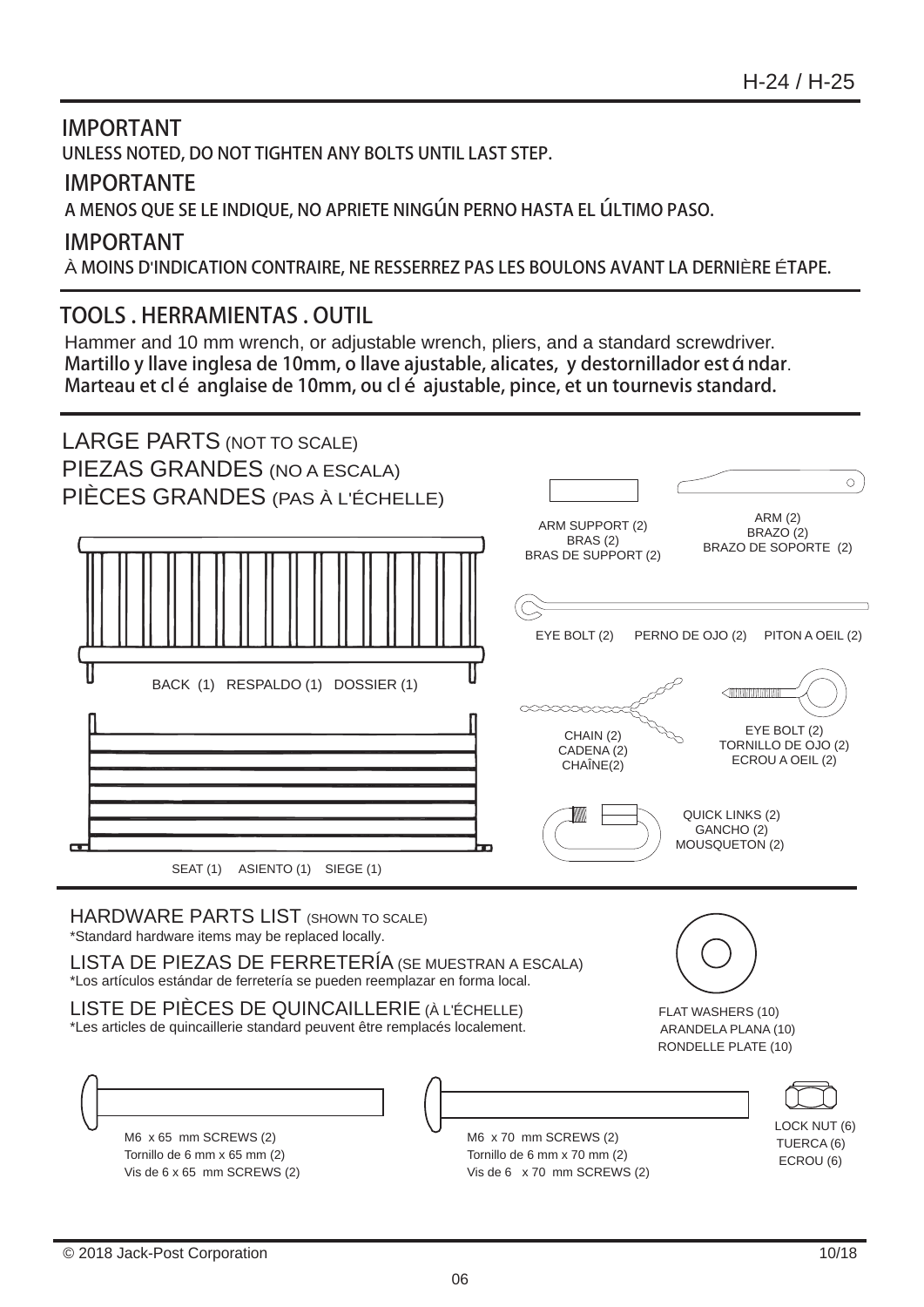#### **STEP 1**

Position and insert 65 mm screws in 2 holes in back.

Place screws through 2 holes in seat using washer and lock nut.

NOTE: Do not mount back assembly incorrectly.

#### **PASO 1**

Posicionar y insertar los pernos de 65mm a través los agujeros del respaldo y del asiento. Inserte las arandelas y tuercas en cada lado.

NOTA: No ensambla el respaldo incorrectamente.

#### **ETAPE 1**

Positionner et insérer les boulons de 65 mm dans les trous du dossier et du siège.

Insérer les rondelles et les écrous de chaque coté.

NOTE : Ne pas monter le dossier incorrectement.

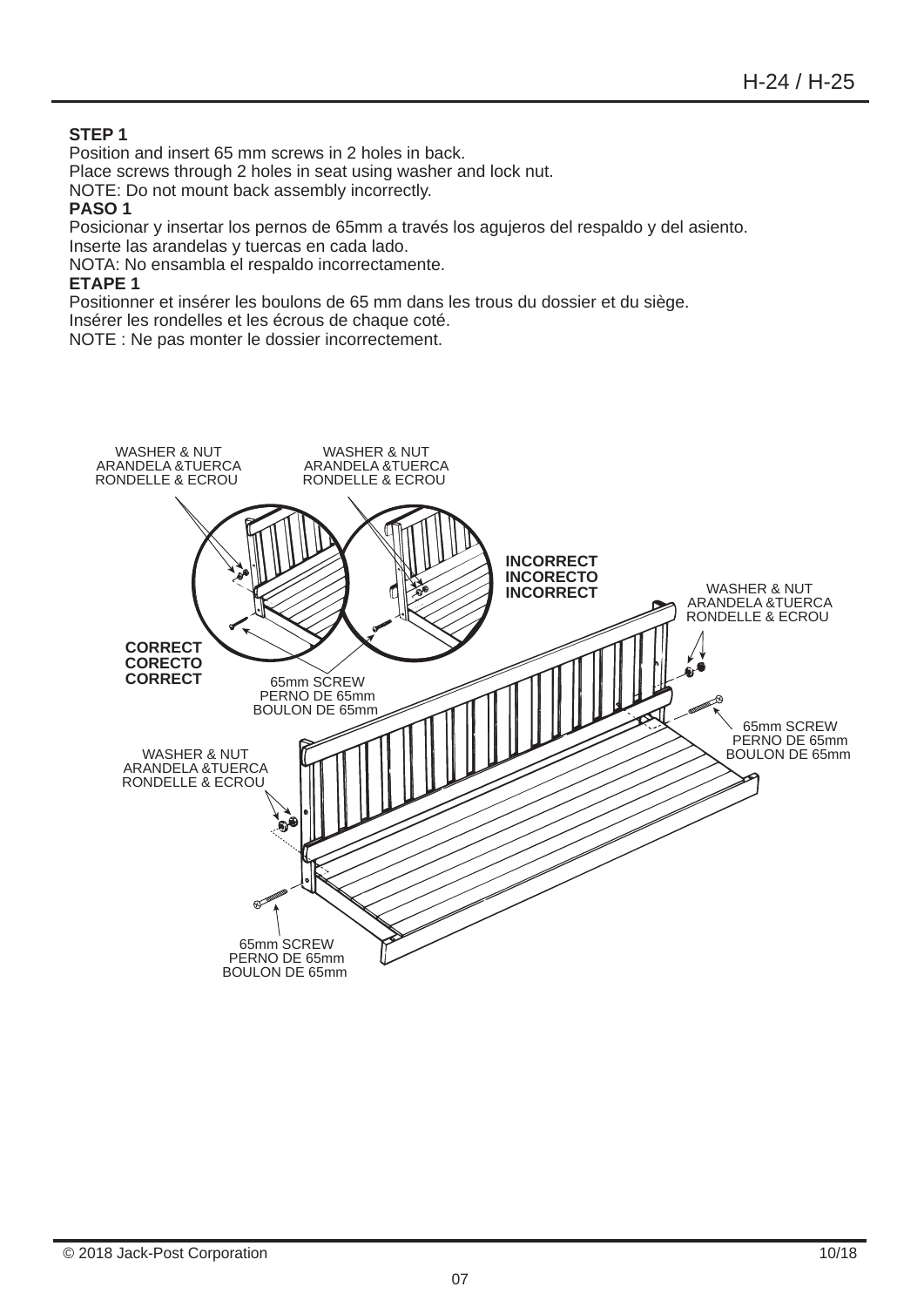#### **STEP 2**

Attach each arm to back by placing70 mm screws through chain, thenthrough the hole in tapered end of the arm (straight edge of the arm facing in), then attach to back with a washer and a nut.

#### **PASO 2**

Conectar cada brazo con el respaldo, colocando primero los Tornillo de 70mm a través de la cadena, después a través de los agujeros del brazo lateral cónica (lado derecho hacia el interior). Además, conectar el respaldo con una arandela y tuerca.

#### **ETAPE 2**

Attacher chaque bras au dossier en plaçant d'abord les Vis de 70mm à travers la chaine, ensuite à travers les trous du bras coté fuselé (le coté droit fait face à l'intérieur).

Ensuite attacher au dossier en ajoutant une rondelle et un écrou.

![](_page_7_Picture_8.jpeg)

# WARNING:

Before using the chain, inspect each link in the chain to make sure all are welded closed and secure. Failure of the chain could cause serious injury.

Should any defect be found, contact Customer Service for a free replacement.

### ADVERTENCIA:

Antes de utilizar la cadena, inspeccionar cada enlace para asegurar que son cerrado y seguro. Asegúrese de verificar si no, se puede ser peligroso. Si usted encuentra un defecto en la cadena, gracias de llamar el Servicio al Cliente para obtener un reemplazo gratis.

### ATTENTION:

Avant d'utiliser la chaine, inspecter chaque maillon afin de vérifier qu'ils soient bien fermés et sécurisés. Soyez sur de vérifier sinon cela peut être dangereux. Si vous trouvez un défaut sur la chaine, merci de contacter le Service Client pour un remplacement gratuit.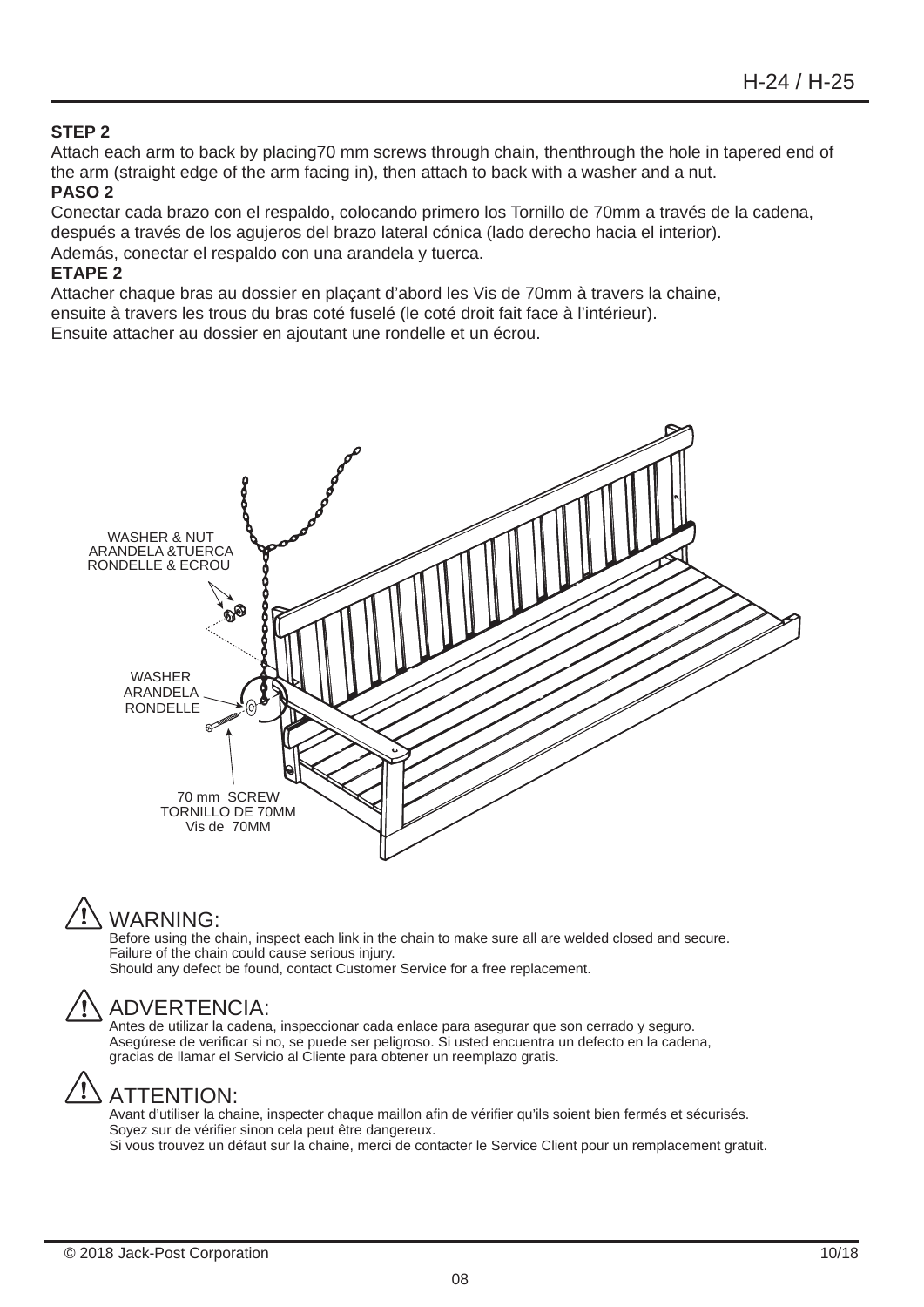#### **STEP 3**

Place arm supports between each arm and seat at the front of the swing. Hook link of chain on each side on 12" eye bolts and slide eye bolts through arms, supports, and seat as shown. Using nuts and washers,tighten eye bolts until they indent the surface.This will prevent the chain from coming loose from the eye.

#### **PASO 3**

Colocar los brazos de soporte entre el asiento y cada brazo en la parte delantera del banco de oscilación. Unir la cadena y los pernos de ojo de 12 pulgadas en cada lado y deslice los pernos de ojo a través de los brazos y de los soportes como se indica. Adjuntar tuercas y arandelas y apriete cada perno de ojo hasta que toquen la superficie del brazo. Esto permitirá a la cadena de no escapar.

#### **ETAPE 3**

Placer les bras de support entre le siège et chaque bras à l'avant de la balancelle. Attacher au maillon de la chaine les pitons à oeil de 12 pouces de chaque coté et glisser les pitons à œil à travers les bras, les supports et le siège comme indiqué. Ajouter les écrous et rondelles et serrer chaque piton à œil jusqu'à ce qu'ils touchent la surface du bras. Ceci permettra à la chaine de ne pas glisser et s'échapper.

![](_page_8_Figure_7.jpeg)

balancelle au plafond ou à la monture (si vous en avez une).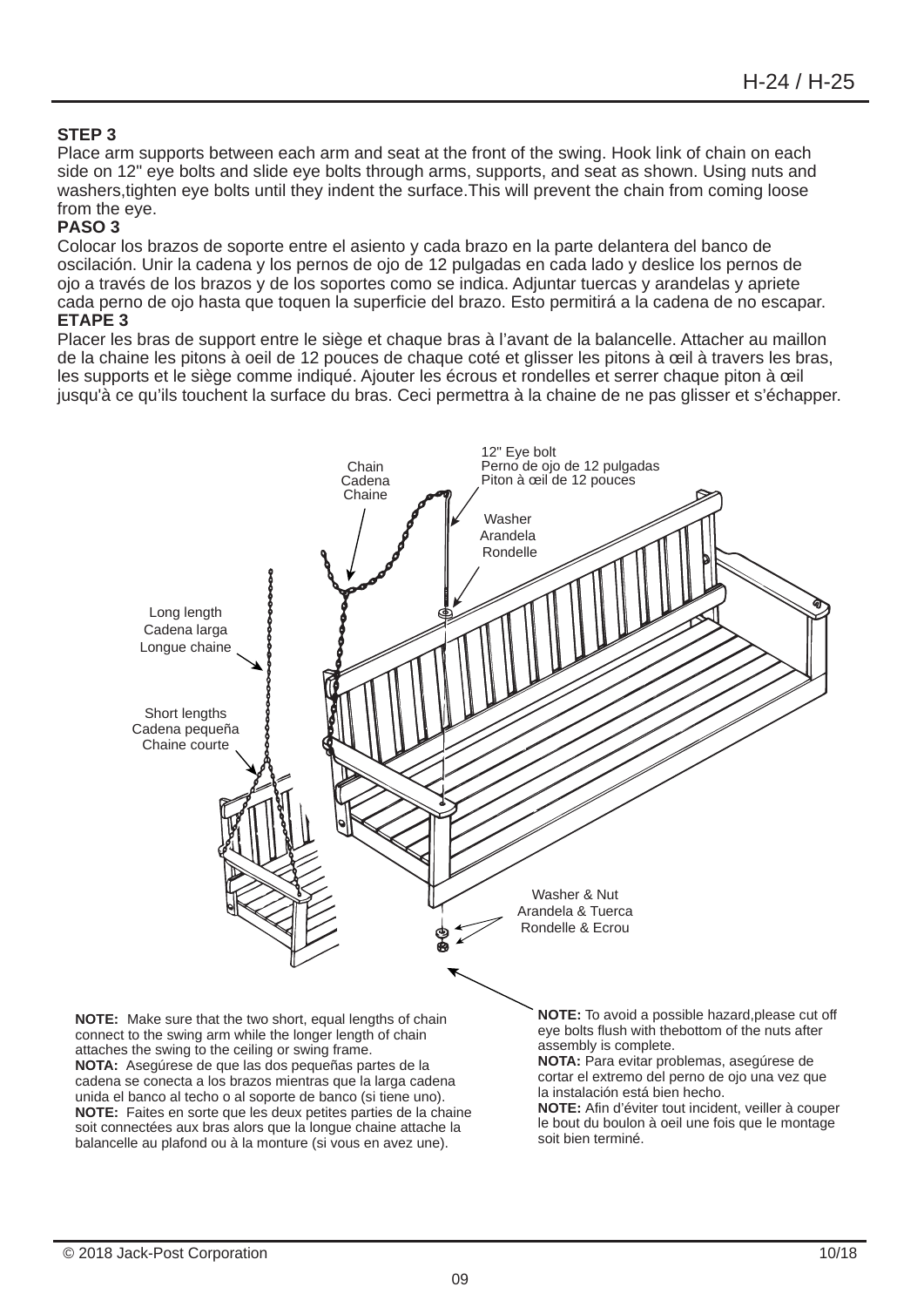**STEP 4**<br>Your package contains two eyebolts. These should be screwed into a solid material (ceiling joists) as shown in Figure A. The screws should be spaced 46 inches apart for the H-24, and 58 inches apart for the H-25. Drill a 1/4 inch pilot hole for each eyebolt and lubricate the threads with wax, oil, or soap for easiest installation. Be sure to screw the ceiling hook completely into the ceiling joists so that no threads are visible. **NOTE:** 

If the desired location of the swing does not match the overhead joist location, a suitable 2x4 header should be attached to the joists. The hooks may then be screwed into the header as shown in Figure B. **PASO 4**

Su paquete contiene dos tornillos de ojo. Estos deben estar unido a una superficie sólida del techo (techo listón). Vea la Figura A. Estos tornillos se deben colocar a una distancia de 46 pulgadas para el H-24, y a una distancia de 58 pulgadas para el H-25. Hacer un agujero de ¼ pulgadas para cada tornillo. Lubricar los tornillos con cera, aceite o jabón para facilitar la instalación. Asegúrese de apretar las tuercas a los listones del techo.

#### **NOTA:**

Si quiere colocar su swing donde no hay listón de techo sólido, se puede atornillar a los listones del techo una madera de 2x4. Puede fijar los tornillos a la madera como se muestra en la figura B. **ETAPE 4**

Votre paquet contient deux écrous à œil. Ceux-là devraient être attachés à une surface solide au plafond (latte du plafond). Voir Schéma A. Ces écrous doivent être placés à une distance de 46 pouces pour le H-24, et à une distance de 58 pouces pour le H-25. Percer un trou de ¼ pouces pour chaque écrous et lubrifier ces écrous avec de la cire, de l'huile ou du savon pour une installation plus facile. Faire en sorte de visser complètement les écrous aux lattes du plafond.

#### **NOTE:**

Si vous souhaitez positionner votre balancelle où il n'y a pas de latte solide au plafond, vous pouvez toujours visser aux lattes du plafond une planche de 2x4. Vous pouvez ensuite attacher les écrous à œil à la planche comme indiqué sur le schéma B.

![](_page_9_Figure_10.jpeg)

#### **WARNING:**

Periodically check the swing chain, ceiling hooks, and all hardware for signs of wear and possible metal fatigue that could allow the swing to fall and cause serious injury. Check all hardware to be sure bolts and nuts are tight. Call our Customer Service Department for replacement parts.

#### **ADVERTENCIA:**

A veces,comprobar la cadena, los tornillos en el techo para asegurarse de que nada está dañado para evitar un incidente. Comprobar que todas las tuercas y tornillos estén bien apretados. Llamar al Servicio al cliente para el reemplazo.

#### $\Delta$  attention:

Verifier de temps en temps la chaine, les écrous du plafond et tous les autres boulons et écrous afin de s'assurer que rien ne soit usé ou endommagé afin d'éviter tout incident. Verifier que tous les boulons et écrous soient bien serrés. Contacter le Service à la clientèle pour tout remplacement.

#### **NOTE:**

The quick link is used to attach the chain to the eyebolt. In its open position, it should be passed through the chain and the eyebolt.

The nut portion should be turmed onto the threads completely; then tightened with pliers or a wrench. **NOTA:**

El gancho se usa para unir los tornillos de ojo y la cadena. En su posición abierta, insertar la cadena y el tornillo. Cerrar y apretar con una llave o unos alicates.

#### **NOTE:**

Le mousqueton sert à attacher l'écrou a œil et la chaine. Dans sa position ouverte, insérer la chaine et l'écrou. Serrer fermement le mousqueton à l'aide d'une clé ou d'une pince.